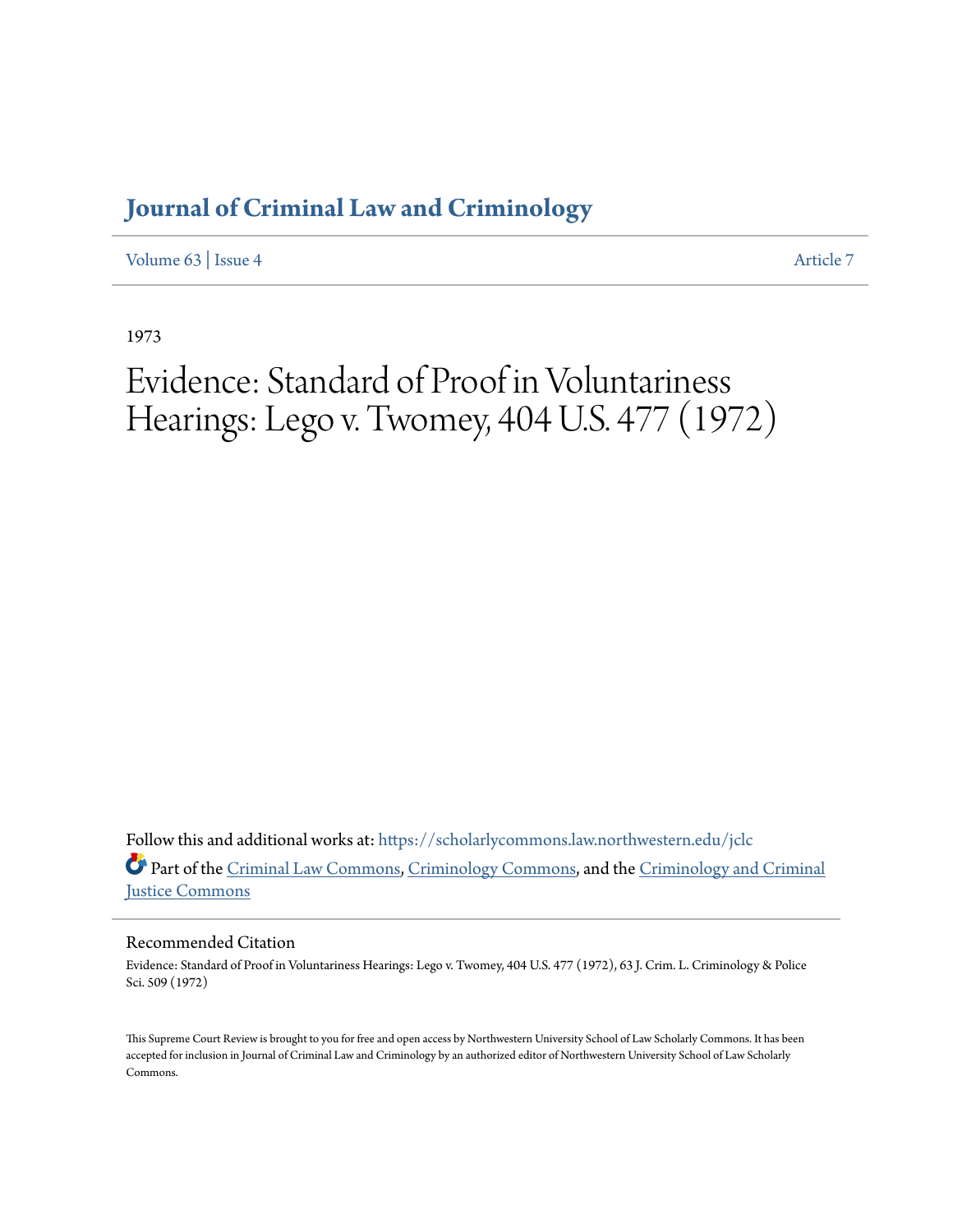majority's analogy seems correct insofar as it reveals the Court's aversion to complete grants of immunity. A non-immunizing case which themajority failed to cite, but which strongly adds to their ,argument, is *United States v. Blue.Y* In *Blue,* Justice Harlan, writing for a unanimous Court, stated:

Even if we assume the Government had acquired incriminating evidence in violation of the Fifth Amendment, Blue would at most be entitled to suppress the evidence and its fruits if they were sought to be used against him at trial ... Our numerous precedents ordering the exclusion of such illegally obtained evidence assume implicitly that the remedy does not extend to barring the prosecution altogether. So drastic a step might advance marginally some of the ends served **by** exclusionary rules, but it would also increase to an intolerable degree interference with the public interest in having the guilty brought to book.<sup>58</sup>

The opinion in *Blue* strongly reinforces the notion that absolute immunity from prosecution is not necessary in order to protect an individual from governmental overreach. *Murphy and Kastigar* are consistent with *Blue* in that they indicate the

**-** 384 **U.S.** 251 **(1966).** Blue was charged in a criminal proceeding with wilfully attempting to evade in- come taxes. The district court dismissed the indictment on the grounds that defendant had been compelled to be a witness against himself in that he was required to file petitions for review of jeopardy assessment in tax court. In holding that the indictment should not have been dismissed, the Supreme Court reasoned that even **if** the government had acquired incriminating evidence in violation of the fifth amendment, defendant's **remedy** would be to suppress the evidence and its fruits **if they** were sought to be used against him at trial. *• AId.* at 255.

Court's preference for relying on suppression of evidence as the means by which to safeguard fifth amendment rights.

Ultimately, the wisdom of the majority opinion will depend upon whether the theory of immunity from prosecutorial use is empirically sound, or whether it is merely jurisprudential theory behind which the substance of the privilege is lost. According to the majority opinion, a person accorded use immunity is not dependent for the preservation of his rights upon the integrity and good faith of the prosecuting authorities. Rather, the prosecution has the affirmative duty to prove that the evidence it proposes to use is derived from a legitimate source wholly independent of the compelled testimony. Thus, the statute, by granting use immunity, assures that the compelled testimony can in no way lead to the infliction of criminal penalties.<sup>59</sup> If the majority analysis is correct, then one who testifies pursuant to a grant of use and derivative use immunity will be in the same position vis-a-vis the threat of prosecution and conviction as if he had remained silent.<sup>60</sup> If their analysis is wrong, however, as Justice Marshall in his dissenting opinion contends, then tainted evidence will, in fact, pass into evidence and the substance of the fifth amendment privilege against self-incrimination will be lost.

**5'** 406 **U.S.** at 453. *1o* What "uses" use immunity actually proscribes, however, is open to debate. Could, for example, the prosecution use for impeachment purposes testimony given under a grant of use immunity? **The** Court's con- traction of Miranda v. Arizona, 384 **U.S.** 436 (1966), in Harris v. New York, 401 **U.S.** 222 **(1971),** with regard to an analogous situation points to an affirmitive re- sponse.

#### **EVIDENCE**

#### *Standard of Proof in Voluntariness Hearings:*

#### Lego v. Twomey, 404 **U.S. 477 (1972)**

Although *Jackson v. Denno'* required a preliminary hearing by the judge on the voluntariness of a criminal confession,<sup>2</sup> it left undecided the standard

1378 U.S. 368 (1964).

of proof to be applied at the hearing.3 In *Lego v" Twomey<sup>4</sup>*the Supreme Court resolved this issue and held that the Constitution does not require a confession to be ruled voluntary beyond a reason-

<sup>,</sup> *Jackson* would allow a state to empanel a separate jury to decide the issue of voluntariness of a confession, rather than leave it to the judge. *Id.* Judges however may decide the issue. Reference to the "judge" in this note will be a shorthand form for the fact-finder on the issue of voluntariness, unless otherwise appropriate.

*<sup>&#</sup>x27; But see* the dissenting opinion of Justice Black, **378** U.S. at 405, in which he objected that the Court should then have determined the standard of proof to be applied in the voluntariness hearing. 4 404 **U.S. 477 (1972).**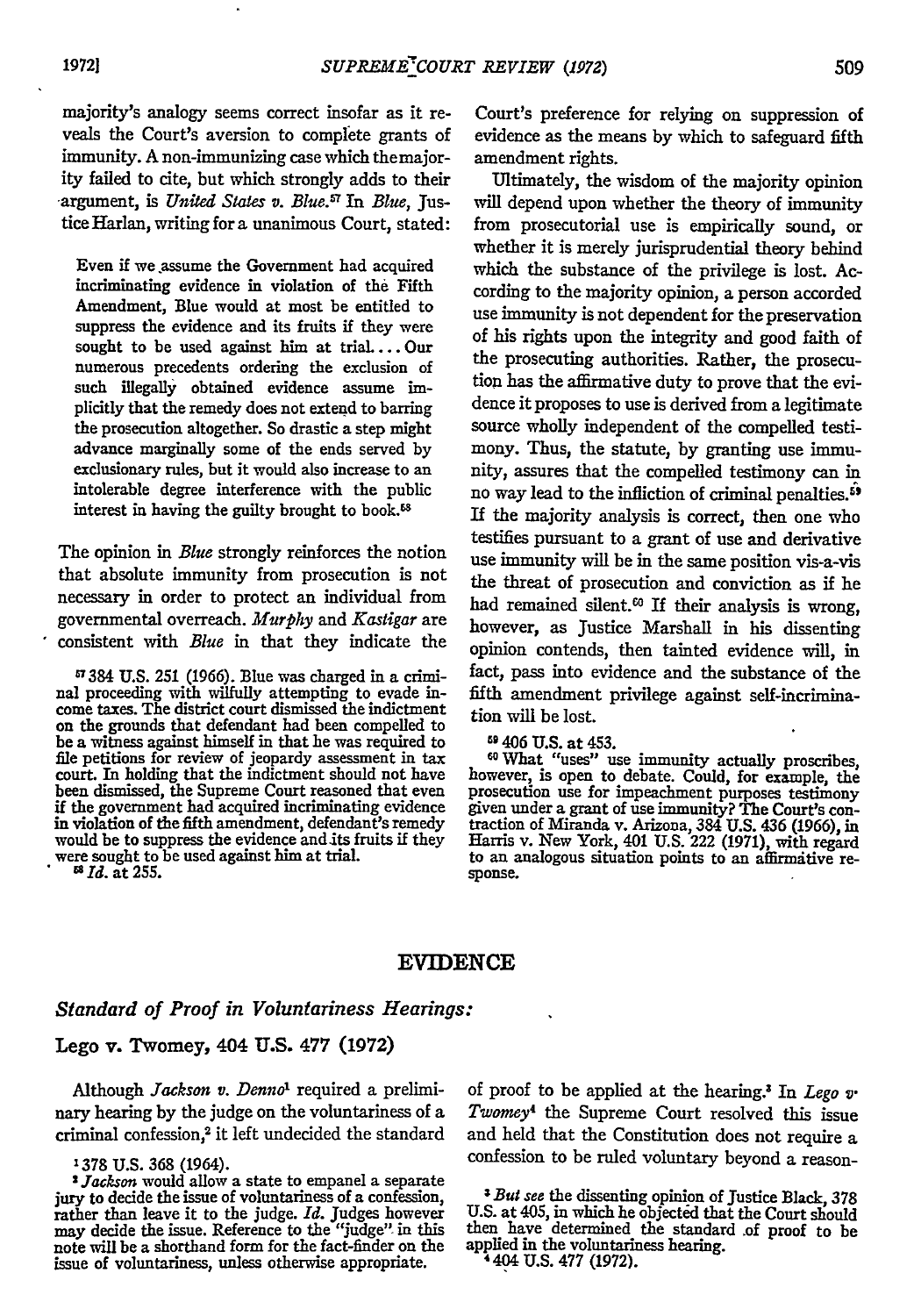*[Vol. 63*

able doubt. Therefore, the Illinois practice of admitting confessions into evidence if shown voluntary by a preponderance of the evidence was held permissible.'

Prior to trial, petitioner Lego sought to have a confession excluded because it was not made voluntarily. He testified that the police beat him into confessing because the victim of the crime was a friend of the police chief. The police denied the beating. Lego's story was corroborated by a photograph taken on the day after arrest showing his face swollen and bloody, but was weakened by his own testimony that he had had a scuffle with the victim. The trial judge ruled the confession voluntary and admissible, concluding that the testimony of the police chief and four police officers was credible and Lego's was not. <sup>6</sup>

The Illinois supreme court affirmed Lego's conviction in accordance with long-standing Illinois law governing the admissibility of confessions.<sup>7</sup> The United States District Court for the Northern District of Illinois denied Lego's petition for habeas corpus,<sup>8</sup> and the Court of Appeals for the Seventh Circuit affirmed.<sup>9</sup> Finally the Supreme Court affirmed the denial of Lego's petition for habeas corpus in a  $4-3$  decision,<sup>10</sup> with Justice White writing the majority opinion, joined by Chief Justice Burger and Justices Stewart and Blackmun. Justice Brennan wrote a dissenting opinion, joined by Justices Douglas and Marshall. Justices Powell and Rehnquist did not take part in the decision.

Lego first argued that he was not proven guilty beyond a reasonable doubt, as required by *In re Winship,"* because the confession used against him was proven voluntary by only a preponderance of the evidence. Justice White, writing for the majority, disagreed, believing that petitioner had failed to show how a lower standard of proof on the preliminary issue necessarily meant that on the ultimate issue of innocence or guilt the state's higher burden of proof was not met.<sup>12</sup> Justice White thought that the argument relied upon the faulty

<sup>5</sup> For a discussion of the "reasonable doubt" standard as compared with the "preponderance of the evidence" standard, see 9 J. WIGMORE, EVIDENCE, §§2497-98 (3d ed. 1940) [hereinafter cited as WiGmoRE].

**6** 404 U.S. at 480 & n.2.

' United States *ex rel.* Lego v. Pate, 308 F. Supp.

38 (N.D. Ill. 1970). **<sup>9</sup>**The decision is unreported; United States *ex rel.* Lego v. Pate, No. 18,313<sup>+</sup> (7th Cir. October 8, 1970)<sup>10</sup><br><sup>10</sup> 404 U.S. 477 (1972).<br>11 397 U.S. 358 (1970).

12404 U.S. at 486-87.

assumption that the reason for excluding involuntary confessions is that they make jury verdicts less reliable.<sup>13</sup> However, the *Jackson* hearing on the voluntariness of a confession is not designed to insure that the ultimate determination of innocence or guilt is accurate,<sup>14</sup> reasoned Justice White. Rather, its sole purpose is to "police the police"; that is, to compel law enforcement authorities to comply with the constitutional rights of the accused.<sup>15</sup> The majority contended that a coerced confession is excluded not because it is unreliable, but only because the method used to obtain it violates the fifth amendment, whereas *Winship im*posed the higher standard for proof of guilt in order to make jury verdicts more reliable and thereby implement the presumption of innocence.<sup>16</sup> Justice White did not see any connection between the reliability of the determination of innocence or guilt and the reliability of the determination of whether the police used constitutional methods.17 He was, therefore, unconvinced that *Winship* threw any light on the standard of proof to be used in determining the voluntariness of a confession.

Petitioner's second argument for the adoption of the higher standard of proof was that it would give better protection to the values which the exclusionary rules are designed to serve.<sup>18</sup> Justice White answered that the right to be free from coerced confessions is not related to the standard of proof for determining whether a confession is voluntary. Furthermore, Justice White said, the petitioner had not shown that constitutional rights would suffer by the adoption of the lower standard of proof, so there was no reason to expand the exclusionary rules. $^{19}$  In the absence of such a showing, Justice White felt that it was open to speculation whether the possible deterrence of unlawful police conduct would be great enough to outweigh the public interest in placing probative evidence before the juries.<sup>20</sup> In the face of this conjecture, he would not adopt the higher standard of proof and expand the exclusionary rules. Thus Justice White saw the selection of the lower standard of proof as a means to adequately accommodate two sets of values, and strike a balance between them.

Having rejected defendant's constitutional ar-

*"3 Id.* at 482. *"4 Id.* at 484-85. *"1 Id.* at 485. **16 Id.** at 486-87. **<sup>17</sup>***Id.* at 497. **18 Id. <sup>11</sup>***Id.* at 488. *2Id.* at 489.

<sup>&</sup>lt;sup>7</sup> People v. Lego, 32 Ill. 2d 76, 203 N.E.2d 875 (1965).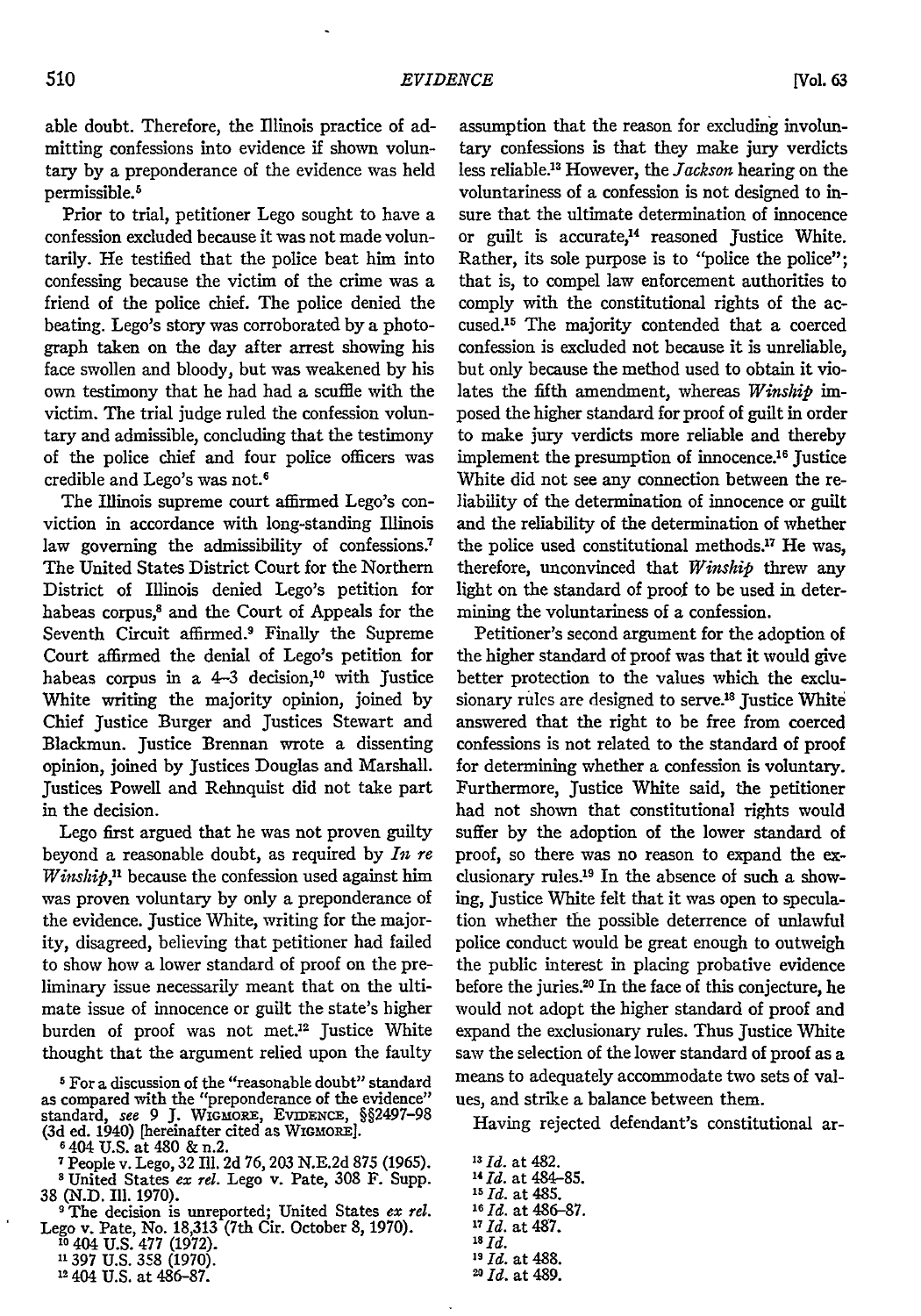guments,2' justice White felt the Court was left with a question of evidence, and there was no reason to require the states to settle it on anything but traditional rules of evidence. $22$  By those rules, the standard of proof of facts governing admissibility of evidence is unrelated to the standard of proof of the ultimate facts in issue in the case. The standard for the former is proof by a preponderance of the evidence.<sup>23</sup>

justice Brennan wrote a strong dissent, joined by Justices Douglas and Marshall. Justice Brennan saw the absolute language of the fifth amendment, that "[n]o person **...** shall be compelled in any criminal case to be a witness against himself," as demanding unusual protection against admitting a possibly involuntary confession, even at the risk of excluding some voluntary confessions.<sup>24</sup> To Justice Brennan, the fifth amendment commands that an involuntary confession never be admitted, and the Court had no choice but to take whatever steps were necessary to meet that command.<sup>25</sup> Because in many instances the only evidence on the issue of voluntariness is conflicting testimony of the police and the defendant, the standard of proof chosen will be controlling on the question of admission.28 In such cases, the dissent argued, the higher standard is the only means to provide the protection. that the fifth amendment demands to insure that no involuntary confession ever be admitted.<sup>27</sup>

Justice Brennan drew support for his argument from *Winship,* which for the first time placed the traditional right to a presumption of innocence on a firm constitutional basis. In that case, the constitutional right to a presumption of innocence was granted the protection of the reasonable doubt standard, in order to give it "concrete substance." **<sup>2</sup>** In Lego, Justice Brennan quoted passages from Justice Harlan's concurrence in *Winship,* in which

**21** Petitioner's final attack upon his conviction concemed his right to a jury determination of the con- fession's voluntariness. He argued that even **if** the judge ruled against him, Duncan v. Louisiana, **391** U.S. 145 (1968), required a jury determination of voluntari- ness before the confession could be used against him. The Court disagreed, stressing that *Duncan* was not intended to change the rule that admissibility of evidence was a question for the judge rather than the jury, even when admissibility is attacked on Constitutional grounds, 404 U.S. at 490.

22404 **U.S.** at 489. 2 3 WIGMORE **§2550** n.6.

24 404 U.S. at 493.

- 
- 

*7id.* at 493. *<sup>2</sup> In re* Winship, **397** U.S. at 363.

Harlan argued that the higher standard of proof should be chosen to implement the presumption of innocence because it is far worse to convict an innocent man than to let a guilty man go free.<sup>29</sup> To justice Brennan the fifth amendment represents a similar societal judgment that it is far worse to admit involuntary confessions than to exclude voluntary confessions.<sup>30</sup>

It is the difference in outlook on the reasons for the exclusionary rules that is crucial, and explains the difference in outcome between the majority and minority opinions in *Lego. An* unspoken premise of the minority position is that the exclusionary rules involve personal rights of the defendant, and are not merely judicial tools for encouraging constitutional practices. The dissent concluded that the fifth amendment demanded a standard sufficient to eliminate the risk of admission of involuntary confessions in all cases. But the majority, by placing heavy emphasis on the deterrent value of the exclusionary rules, sidestepped the question whether there is a personal fifth amendment right to the higher standard of proof. The majority decided that there is only the possibility of deterring unconstitutional practices by a judicial rule of a high standard of proof of voluntariness. Justice White's position implied that to impose a higher standard of proof would be judicial legislation which might possibly encourage constitutional practices. But White did not feel the fifth amendment compelled the Court to make this decision, as did the minority.

In addition to highlighting the majority's concept of the exclusionary rules, there is another curious aspect to the majority opinion. Petitioner argued that the *Winship* requirement of proof of guilt beyond a reasonable doubt could not be satisfied unless his confession were proven voluntary by the same standard.<sup>31</sup> This argument is based on two assumptions: first, that an involuntary confession uniquely affects the reliability of a verdict both because of the special probative force of a confession and because of the relationship between voluntariness and reliability; and second, that the *Jackson* hearing on voluntariness is designed to keep those confessions from juries because they are unreliable.

As to the first assumption, the majority conceded that there is a relationship .between voluntariness

*<sup>25</sup>Id.* at 493-94. *<sup>2</sup> <sup>6</sup>Id.* at 492. *<sup>2</sup>*

**<sup>29404</sup> U.S.** at 493-94. *0 Id.* at 494. **3404 U.S.** at 482.